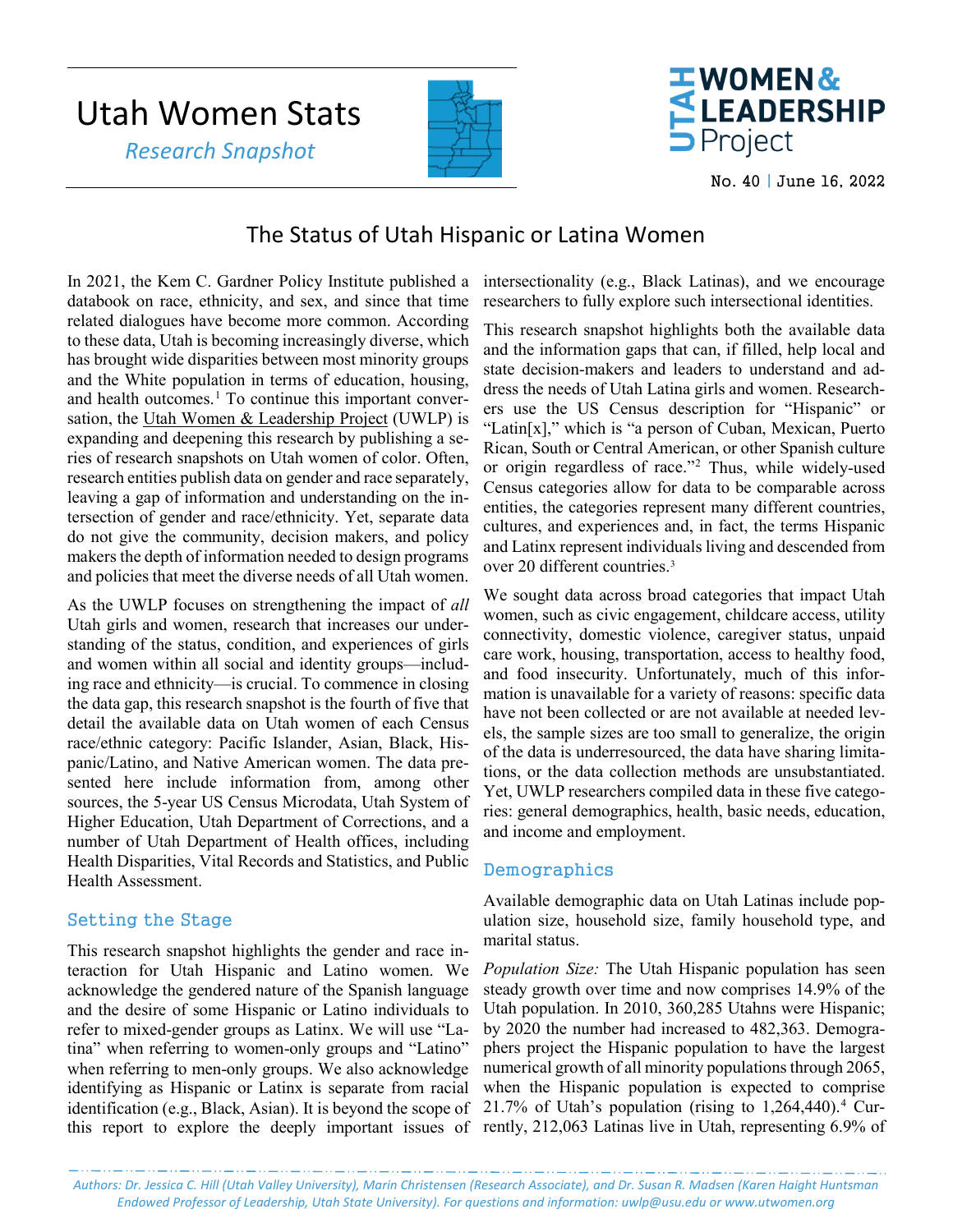the state population, below the US population's 8.9% share. [5](#page-4-3)

*Household Size*: The average household size of Latinas in Utah is 3.3 persons, which is similar to the average of 3.2 for Latinas across the US and is larger than 3.0 for Utah women and 2.5 for US women.<sup>[6](#page-4-4)</sup>

*Family Household Type*: Over two-thirds (67.4%) of Utah Hispanic households consist of married couple families (compared to 81.7% of all Utah families and 63.2% of US Hispanic families). Of Hispanic family households in Utah, 21.0% are led by women with no spouse present (12.3% for all Utah women and 25.2% for US Latinas) compared to 11.6% of Utah Hispanic families with a male householder with no spouse present (5.9% for all Utah men).

*Marital Status*: Forty-seven percent of Latinas in Utah are married, which is slightly lower than all US women (48.7%) and much lower than all Utah women (56.9%), but higher than all US Latinas (42.3%). The data show that 37.5% have never been married, similar to 38.8% of all US Latinas, and higher than 27.3% of all Utah women and 30.4% of all US women. Utah Latinas have separation rates higher than all Utah women (3.6% vs. 1.6%) but lower rates of widowhood (3.4% vs. 5.6%). Divorce rates for Latinas in Utah are somewhat lower than for all Utah women (8.6% vs. 10.2%). That trend holds nationally as well, where 9.8% of US Latinas are divorced compared to 12.1% of US women.[7](#page-4-5) See Table 1 for a summary of household and marital status findings.

|                                          | Utah   |         | US     |         |
|------------------------------------------|--------|---------|--------|---------|
| Demographic                              | Latina | All     | Latina | All     |
| Average people<br>per household          | 3.3    | 3.0     | 3.2    | 2.5     |
| <b>Marital Status for Women</b>          |        |         |        |         |
| Never married                            | 37.5%  | 27.3%   | 38.8%  | 30.4%   |
| Married                                  | 47.0%  | 56.9%   | 42.3%  | 48.7%   |
| Separated                                | 3.6%   | $1.6\%$ | 3.8%   | $2.2\%$ |
| Widowed                                  | 3.4%   | 5.6%    | 5.3%   | 8.8%    |
| Divorced                                 | 8.6%   | 10.2%   | 9.8%   | 12.1%   |
| <b>Family Household</b>                  |        |         |        |         |
| Married couple<br>family household       | 67.4%  | 81.7%   | 63.2%  | 73.6%   |
| Male householder, no<br>spouse present   | 11.6%  | 5.9%    | 11.5%  | $7.5\%$ |
| Female householder,<br>no spouse present | 21.0%  | 12.3%   | 25.2%  | 19.0%   |

#### **Table 1. Household and Marital Status Characteristics, 2015–2019[8](#page-4-6)**

## Health

The Utah Department of Health's Office of Health Dispar-ities<sup>[9](#page-4-7)</sup> exists to shed light on disproportionate health disparities by race, ethnicity, geography, and income, and thus has multiple reports comparing and analyzing health disparity profiles of Utah's racial and ethnic minority communities. The following data on Latinas includes access to healthcare as well as various physical, reproductive, and mental health indicators.

*Access to Healthcare:* Latinas in Utah are far less likely to have health insurance (67.0%) than Utah women in general  $(88.8\%)$ .<sup>[10](#page-4-8)</sup> Further, they have less access to medical care, with 20.0% of Latinas in Utah reporting that they forgo medical care due to cost (vs. 13.8% of women in Utah generally) and report having no personal doctor at a much higher rate (32.7% for Latinas vs. 20.2% for all Utah women). $^{11}$  $^{11}$  $^{11}$ 

*Physical Health:* Utah Latinas receive more preventative care yet can experience poorer health outcomes at different rates compared to Utah women in general. For example, Utah Latinas are slightly more likely to receive pap smears  $(65.3\% \text{ vs. } 60.3\% \text{ of all Utah women})^{12}$  $(65.3\% \text{ vs. } 60.3\% \text{ of all Utah women})^{12}$  $(65.3\% \text{ vs. } 60.3\% \text{ of all Utah women})^{12}$  and more likely to receive a diagnosis of cervical cancer (6.9% vs. 5.2% of all Utah women).[13](#page-4-11) Utah Latinas receive mammograms (68.4%) slightly more than Utah women in general  $(63.2\%)$ <sup>[14](#page-4-12)</sup> and are less likely to be diagnosed with breast cancer (90.2 per 100,000 vs. 114.6 per 100,000 for all Utah women, adjusted for age)<sup>[15](#page-4-13)</sup> and to die from breast cancer  $(13.3\% \text{ vs. } 19.3\% \text{ of Utah women})$ .<sup>[16](#page-4-14)</sup> Higher rates of physical activity are reported by Latinas in Utah (32.6% vs. 19.4% of all Utah women)<sup>[17](#page-4-15)</sup> but also have higher rates of obesity (34.1% vs. 28.4% of all Utah women).<sup>[18](#page-4-16)</sup>

#### **Table 2. Health Indicator Summary**

|                                 | <b>Utah Women</b> |         |  |
|---------------------------------|-------------------|---------|--|
| <b>Health Indicator</b>         | Latina            | All     |  |
| <b>Access to Healthcare</b>     |                   |         |  |
| Uninsured                       | 33.0%             | 11.2%   |  |
| Unable to get care due to cost  | 20.0%             | 13.8%   |  |
| No personal doctor              | 32.7%             | 20.2%   |  |
| <b>Physical Health</b>          |                   |         |  |
| Pap smear                       | 65.3%             | 60.3%   |  |
| Cervical cancer                 | $6.9\%$           | 5.2%    |  |
| Breast cancer rates per 100,000 | 90.2              | 114.6   |  |
| females                         |                   |         |  |
| Mammograms                      | 68.4%             | 63.2%   |  |
| Breast cancer death             | 13.3%             | 19.3%   |  |
| Obesity                         | 34.1%             | 28.4%   |  |
| <b>Reproductive Health</b>      |                   |         |  |
| Birth rate                      | 17.8              | 10.6    |  |
| Gestational diabetes            | 8.8%              | $6.8\%$ |  |
| Postpartum depression           | 15.0%             | 14.8%   |  |
| <b>Mental Health</b>            |                   |         |  |
| Bad mental health*              | 20.1%             | 23.6%   |  |
| Depression                      | 24.1%             | 29.7%   |  |

\*7 or more days out of the past 30 where respondent noted their mental health was "not good." See citations in this section for the data sources.

*Reproductive Health and Wellbeing*: The birth rate per 1,000 Latinas in Utah is 17.8, which is much higher than the rate of 10.6 for all Utah women.<sup>[19](#page-4-17)</sup> Utah Latinas also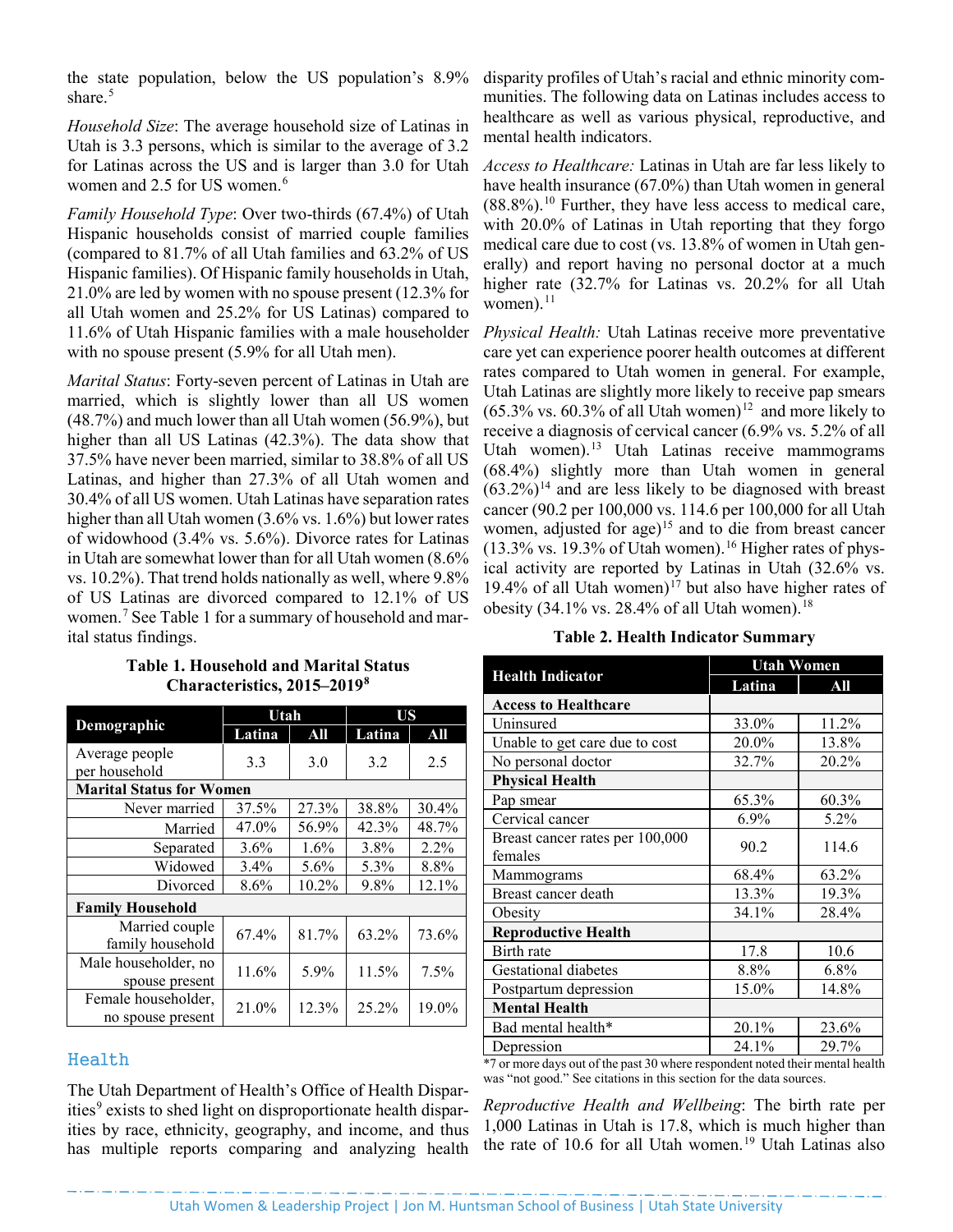receive prenatal care in their first trimester (85.8%) at rates similar to those of all Utah women  $(88.7%)^{20}$  $(88.7%)^{20}$  $(88.7%)^{20}$  and have a higher rate of gestational diabetes during pregnancy (8.8%) than all Utah women (6.8%).<sup>[21](#page-4-19)</sup> After giving birth, Utah Latinas have a similar rate of postpartum depression  $(15.0\%)$  to Utah women in general  $(14.8\%).^{22}$  $(14.8\%).^{22}$  $(14.8\%).^{22}$ 

*Mental Health*: According to the data, Utah Latinas fare slightly better in mental health outcomes than Utah women generally. They are less likely to report bad mental health  $(20.1\% \text{ vs. } 23.6\% \text{ of all Utah women})^{23}$  $(20.1\% \text{ vs. } 23.6\% \text{ of all Utah women})^{23}$  $(20.1\% \text{ vs. } 23.6\% \text{ of all Utah women})^{23}$  or receive a diagnosis of a major depressive disorder (24.1% vs. 29.7% of all Utah women).<sup>24</sup>

#### Basic Needs

"Basic needs" include access to water, internet, safety, and freedom. First, Latinas in Utah are less likely to report no access to water (18.3%) than US Latinas (21.6%), yet much more likely than all Utah women (10.6%) and all US women (14.4%). Second, internet access has become increasingly critical to accessing information, services, and education. More Utah Latinas report having no internet access at home (8.4%) than Utah women in general (5.1%), rates lower than those seen nationally for women (12.9% of US Latinas;  $10.4\%$  of all US women).<sup>[25](#page-4-23)</sup> Third, in a UWLP report that focused on the impact of COVID-19 on Utah women and work,<sup>[26](#page-4-24)</sup> the percentage of those reporting concern about the onset or increase of violence in the home since the pandemic began was slightly higher among Latinas (11.4%, 21 of 183 indicated concern) versus White women (8.7%, 228 of 2,621 indicated concern). Fourth, the Utah Office for Victims of Crime report that, of individuals who have applied for crime victim reparations between 2019 and 2021, 81.6% were women. Of those, 14.7% were identified as Latina (it is important to note that the race/ethnicity of about 28% of these women was classified as "unknown."). $27$  And, finally, Utah Latinas made up an average 16.1% of the female prison population between 2010 and 2021, [28](#page-4-26) compared to the 13.8% share of the total Utah fe-male population.<sup>[29](#page-4-27)</sup>

#### Education

In most states and in the US in general, women earn the majority of college degrees. In fact, women earn 57.0% of bachelor-level diplomas, 60.0% of master's degrees, and 51.7% of doctorates.<sup>30</sup> While we were not able to determine the same detail for Utah women of color, this section highlights educational attainment rates in general as well as share of enrollment at Utah's public universities.

According to the 5-Year US Census Microdata, more Latinas in Utah end their education with a high school diploma (30.8%) than Utah women generally (23.8%), and Latinas are more likely to end their education without a diploma (25% vs. 7.1% of all Utah women). Utah Latinas also attain bachelor's degrees at much lower rates than all Utah women (13.2% vs. 29.0%) (see Table 3).<sup>[31](#page-4-29)</sup> Of the population aged 18–35 in 2018, the enrollment rate for Utah Latinas was 10.5% compared to the Utah female average of 12.5%[.32](#page-4-30) The 5-year average completion rates of collegeenrolled Latinas in Utah aged 18–35 is 23.2% compared to 27.9% for all Utah women.

|  | Table 3. Educational Attainment, 2015–2019 <sup>33</sup> |  |  |
|--|----------------------------------------------------------|--|--|
|--|----------------------------------------------------------|--|--|

| Educational       | <b>Utah Women</b> |         | <b>US Women</b> |       |
|-------------------|-------------------|---------|-----------------|-------|
| <b>Attainment</b> | Latina            | All     | Latina          | All   |
| Less than HS      | 25.0%             | $7.1\%$ | 27.3%           | 10.9% |
| HS diploma        | 30.8%             | 23.8%   | 27.2%           | 26.2% |
| Some college      | 31.0%             | 40.2%   | 29.0%           | 32.0% |
| Bachelor's        | 13.2%             | 29.0%   | 16.5%           | 30.9% |

#### Income and Employment

The US Department of Labor recently released a report<sup>[34](#page-4-32)</sup> that documented how women of color were more disproportionately impacted by the economic crisis of the COVID-19 pandemic. Report authors argued that the longstanding disparities in the labor force between men and women, and especially women of color—exacerbated by the problems caused by the pandemic—have intensified the persistently lower wages, fewer workplace benefits, and underinvestment in policies around childcare and paid leave. Specifically, Latinas in the US had the highest measured unemployment rate of 20.1% in April 2020 (compared to just over 15.0% for White women) and lost \$46.7 billion in wages due to differences in occupations and industries relative to White men. Additionally, only 16.2% of US Latinas had jobs that allowed for remote work compared to 31.4% of non-Hispanic workers.

UWLP researchers also found differences in a 2021 survey of more than 3,000 Utah women regarding their work experiences work during the pandemic. Generally, women of color were more likely to agree that they were exhausted and struggling to balance work and home life, as well as report financial worry. In particular, Latinas making less than \$25,000 reported the most financial worry of all re-spondents.<sup>[35](#page-4-33)</sup> This section provides information regarding income, occupation, and business ownership among Latinas in Utah.

*Income:* While Latinas in Utah have a higher labor force participation rate compared to Utah women (66.8% vs. 61.7%), the median personal income<sup>[36](#page-4-34)</sup> for Utah Latinas (\$16,480) is lower than the median for Utah women generally (\$19,245), which mirrors national trends, with US women having a higher median income (\$23,106) than US Latinas (\$15,421) (see Table 4). Similarly, the median personal wage of Latinas in Utah is slightly lower than for all Utah women (\$24,056 vs. \$28,374) and significantly lower for household income (\$53,665 vs. \$70,838). In addition,

*Authors: Dr. Jessica C. Hill (Utah Valley University), Marin Christensen (Research Associate), and Dr. Susan R. Madsen (Karen Haight Huntsman Endowed Professor of Leadership, Utah State University). For questions and information[: uwlp@usu.edu](mailto:uwlp@usu.edu) or [www.utwomen.org](http://www.utwomen.org/)*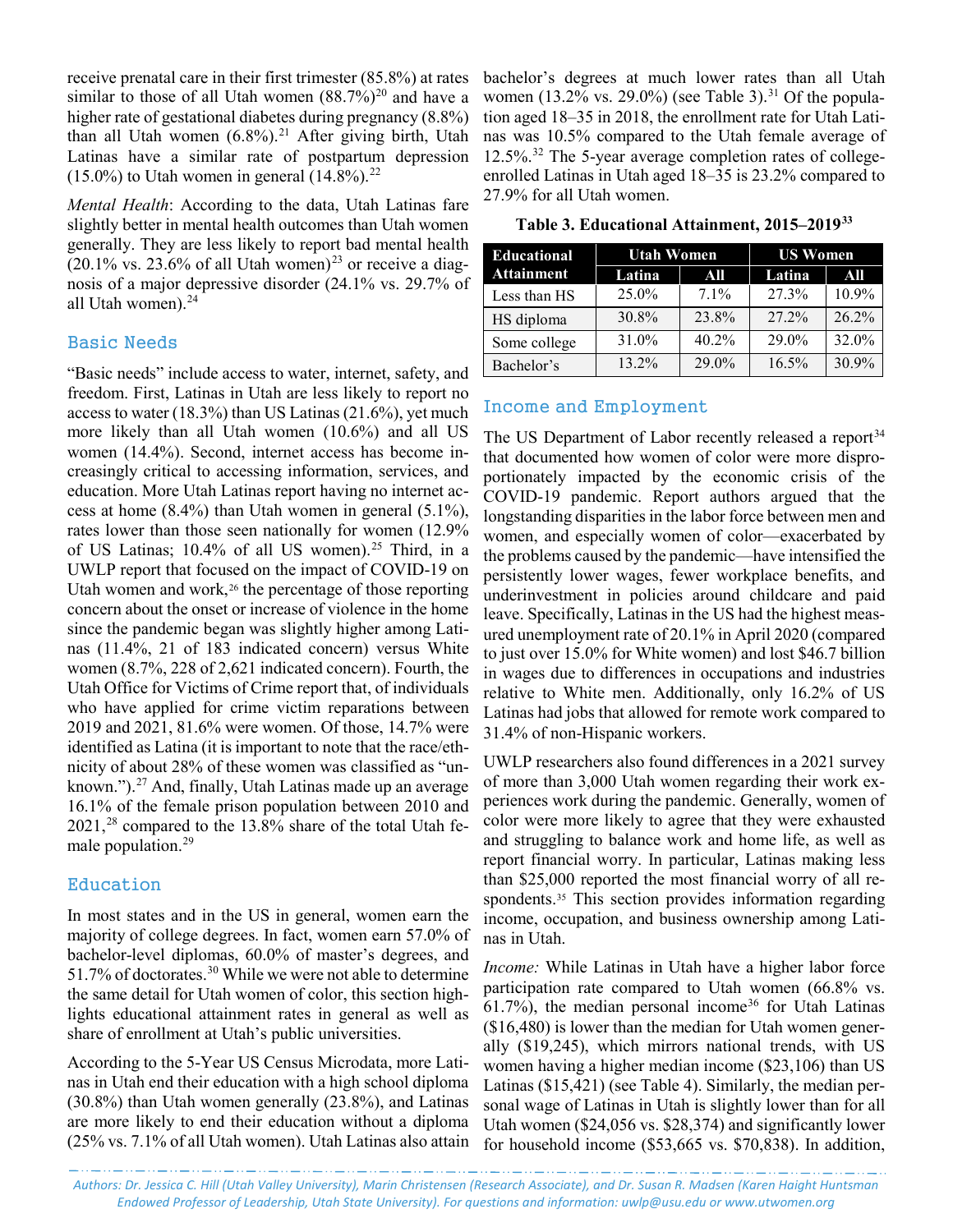Latinas in Utah face concerningly higher rates of poverty (18.5% vs. 10.8% of all Utah women), which matches national trends (21.8% for US Latinas vs. 14.7% for all US women). Latinas in Utah earn \$0.49 on the dollar as compared to White Utah men (compared to \$0.70 for all Utah women<sup>[37](#page-4-35)</sup>), a wider gap than is seen nationally for Latinas (\$0.55 cents on the dollar).

| Table 4. Income, 2015-2019 <sup>38</sup> |  |
|------------------------------------------|--|
|------------------------------------------|--|

|                                   | <b>Utah Women</b> |          | <b>US Women</b> |          |
|-----------------------------------|-------------------|----------|-----------------|----------|
| Characteristic                    | Latina            | All      | Latina          | All      |
| Labor force<br>participation rate | 66.8%             | 61.7%    | 61.6%           | 59.4%    |
| Median<br>household income        | \$53,665          | \$70,838 | \$49,435        | \$59,250 |
| Median income                     | \$16,480          | \$19,245 | \$15,421        | \$23,106 |
| Median wage                       | \$24,056          | \$28,374 | \$25,598        | \$34,543 |
| Poverty rate                      | 18.5%             | 10.8%    | 21.8%           | 14.7%    |
| Wage gap                          | 49.0%             | 70.0%    | 55.0%           | 82.0%    |
| Unemployment                      | $4.3\%$           | 3.3%     | $6.5\%$         | $5.0\%$  |

*Occupation:* Utah Latinas are represented at different rates across occupational settings as compared to Utah women generally (see Table 5).

| Table 5. Occupational Type, 2015-2019 <sup>39</sup> |
|-----------------------------------------------------|
|-----------------------------------------------------|

|                                 | <b>Utah Women</b> |         | <b>US Women</b> |         |
|---------------------------------|-------------------|---------|-----------------|---------|
| Occupation                      | Latina            | All     | Latina          | All     |
| Officials and<br>Administrators | 8.1%              | 11.6%   | $8.1\%$         | 12.2%   |
| Professionals                   | 10.1%             | 22.1%   | 13.2%           | 23.3%   |
| Technicians                     | $2.2\%$           | $3.0\%$ | $2.4\%$         | 3.4%    |
| Protective<br><b>Services</b>   | $0.4\%$           | $0.8\%$ | $0.9\%$         | $1.0\%$ |
| Paraprofessionals               | $0.4\%$           | $0.8\%$ | $0.8\%$         | $0.8\%$ |
| Administrative<br>Support       | 31.5%             | 35.0%   | $31.1\%$        | 31.0%   |
| Skilled crafts                  | 4.4%              | 1.8%    | 1.9%            | 1.5%    |
| Service &<br>Maintenance        | 42.0%             | 24.3%   | 39.9%           | 25.8%   |

*Industry:* Utah Latinas are also employed by industries at different rates than Utah women generally (see Table 6).

|                                         | <b>Utah Women</b> |         | <b>US Women</b> |         |
|-----------------------------------------|-------------------|---------|-----------------|---------|
| <b>Industry</b>                         | Latina            | All     | Latina          | All     |
| Trade, Transporta-<br>tion, & Utilities | 18.5%             | 17.3%   | $17.3\%$        | 15.9%   |
| Natural Resources<br>$&$ Mining         | $0.6\%$           | $0.7\%$ | 1.7%            | $0.8\%$ |
| Construction                            | $1.5\%$           | $1.4\%$ | $1.5\%$         | $1.4\%$ |
| Manufacturing                           | 13.0%             | 6.6%    | 7.2%            | 6.2%    |
| Information<br>Services                 | $1.2\%$           | 1.8%    | $1.2\%$         | $1.7\%$ |

**Table 6. Industry, 2015–2019[40](#page-4-38)**

<span id="page-3-0"></span><sup>1</sup> Kem C. Gardner Policy Institute. (2021, May 6). *Data book. Diversity in Utah: Race, ethnicity, and sex. Analysis in brief.* University of

 $\overline{a}$ 

| Finance, Insur-<br>ance, Real Estate | 7.8%  | $7.7\%$ | 5.8%    | 7.3%    |
|--------------------------------------|-------|---------|---------|---------|
| Professional<br>& Business Serv.     | 13.5% | 11.0%   | 10.5%   | 10.4%   |
| Health $&$<br>Education              | 21.5% | 34.3%   | 29.2%   | 35.4%   |
| Leisure $&$<br>Hospitality           | 14.0% | $9.4\%$ | 13.9%   | 10.2%   |
| Other Services                       | 4.8%  | $4.9\%$ | $6.5\%$ | $5.5\%$ |
| Public Admin.                        | 2.9%  | 4.3%    | 3.5%    | 4.4%    |

*Business Ownership*: The Women's Business Center of Utah report that, of their majority of women clients (95%), 11.0% are Latina. [41](#page-4-39) Nationally, as of 2019, 50.0% of all women-owned businesses in the US were owned by women of color, and firms owned by Latinas grew 26.0% between 2014 and 2019.[42](#page-4-40)

## Conclusion

The data in this report provide a snapshot of the existing disparities in several areas specifically related to Utah Latina women. Thus, the report provides a starting point for meaningful, targeted change. Although we were able to find existing data regarding the general demographics, health, basic needs, education, and income and employment of Utah Latina women, usable information was not available in many categories we hoped to collect, such as housing, transportation, domestic violence, unpaid labor, caregiver status, childcare accessibility, civic engagement, and food insecurity. Additionally, data are not available for the diverse Latina subgroups, where experiences and data may vary greatly depending on ethnicity or regional origin. This demonstrates both a data gap and an opportunity for Utah universities, government, nonprofit, and other entities to do more to collaborate, gather, and report quality data that can help government, education, business, and nonprofit leaders and decision markers understand more deeply the circumstances and needs of Utah's Latina population. More generally, gender, race, and ethnicity, along with other important demographic data, can help Utahns create a more inclusive, accessible, and equitable culture for all.

Overall, Utahns can increase equity and equality within the state by utilizing data to recognize the impact of gender and race in our everyday lives. As we seek to provide greater access and opportunity to all residents, the state can use these data to better utilize the talents, ideas, and resources that Latina women have to offer the state, employers, and Utah families. Using data to create policies that support all Utah residents, including Latinas, can strengthen Utah's workplaces, educational institutions, communities, and the state as a whole.

Utah[. https://gardner.utah.edu/wp-content/uploads/DiversityDataBook-](https://gardner.utah.edu/wp-content/uploads/DiversityDataBook-AIB-May2021.pdf?x71849)[AIB-May2021.pdf?x71849](https://gardner.utah.edu/wp-content/uploads/DiversityDataBook-AIB-May2021.pdf?x71849)